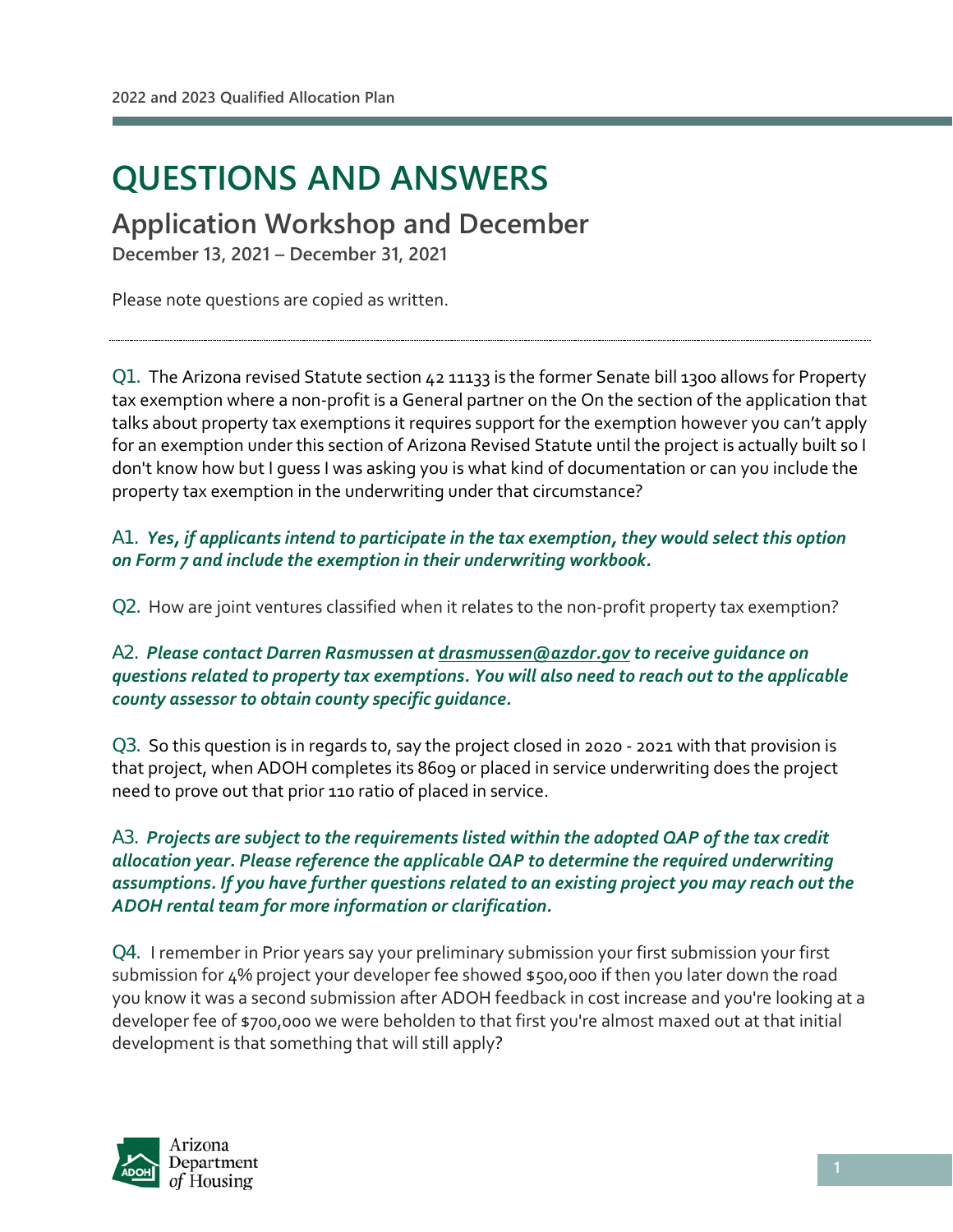## A4**.** *This will no longer apply, the 2022-2023 QAP Section VI(A)(8)(page 32) states that the developer fee will be locked in at 8609 for 4% Low Income Housing Tax Credit (LIHTC) projects.*

Q5. Could you please describe how this new Range process is going to work for the equity pricing for 9% credit because if we don't have a fixed Equity price that we used to use you know based on a syndicator LOI how how is that going to now work in terms of a range in terms of trying to determine you know our final sources and uses could you explain that process a bit?

A5. *ADOH will conduct a survey of federal and state LIHTC equity providers to determine appropriate pricing assumptions and will announce the results no later than two months prior to the application deadline. The results will be a range (minimum-maximum) and may vary based on property type, size, and/or geography. Applicants will submit their application using an equity price within the ADOH determined range. Once the survey is complete and the results are posted on ADOH's website, applicants will work with their preferred syndicator to determine their project specific LOI and will incorporate their project specific LOI into their application materials.*

Q6. If a tab is not applicable should they put a blank page or N/A, how should they address it?

## A6. *If a tab is not applicable Applicants may choose to list the tab as Not Applicable or to insert a page identifying the tab as Not Applicable.*

Q7. For those who are seeking out other forms of rental assistance not necessarily HAP contacts or vouchers, how do they evidence that when they submit because they will not know if they are successful or not.

#### A7. *Other forms of rental assistance must be documented through a letter of commitment from the awarding agency. Please see 2022-2023 Qualified Allocation Plan (QAP) Section VI(A)(5)(page 31) to view the requirements for letters of commitment.*

Q8. Would you need an RFP from the tribe if the housing authority is submitting the application.

# A8. *To qualify for points under the Local Government RFP section applicants must submit documentation demonstrating the project was selected by a local government using a request for proposal/qualification process.*

Q9. What are the requirements for compliance training ----if we have done training thru Zeiffert, does this satisfy the requirement?

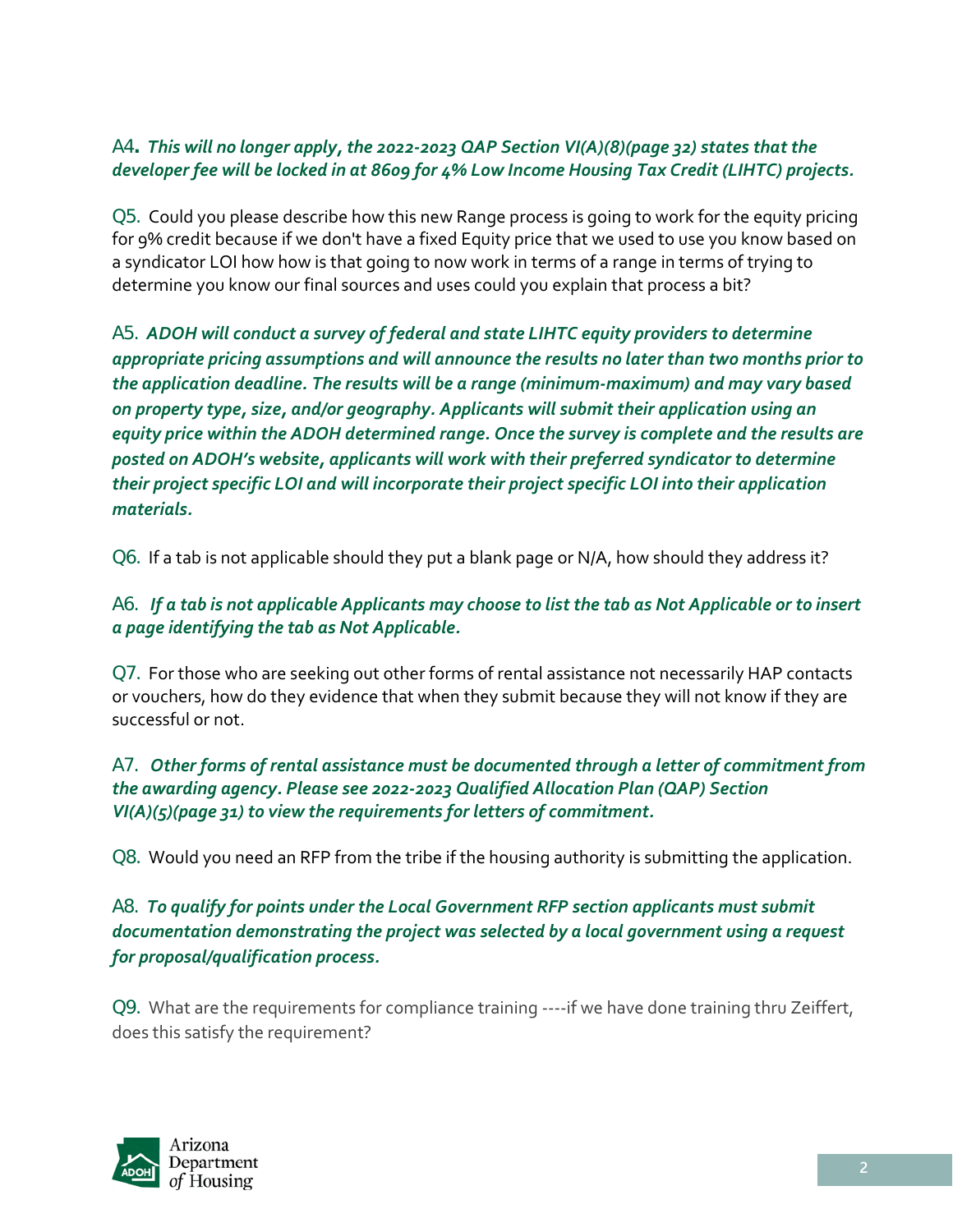A9. *Per page, 34 of the 2022-2023 QAP an individual with responsibility for the project must attend ADOH Compliance Training at a minimum of every five (5) years. Compliance training means a two (2) day certification class designed to support an exam taught by authorized providers on operating and managing Projects in conformance with the requirements of I.R.C. § 42, Reg. 1.42-5, the QAP and the LURA.*

Q10. Who needs to attend the training - --is a compliance workshop certificate required for the developer and mgmt. agent?

A10. *Per page, 34 of the 2022-2023 QAP an individual with responsibility for the project must attend ADOH Compliance Training at a minimum of every five (5) years. Compliance training means a two (2) day certification class designed to support an exam taught by authorized providers on operating and managing Projects in conformance with the requirements of I.R.C. § 42, Reg. 1.42-5, the QAP and the LURA.*

Q11. Where will the question clarifications be posted?

A11. *Clarifications will be posted on the following webpage[: https://housing.az.gov/documents](https://housing.az.gov/documents-links/forms/rental-development-lihtc)[links/forms/rental-development-lihtc.](https://housing.az.gov/documents-links/forms/rental-development-lihtc)*

Q12. Where can we see the Approved List? Market study?

A12. *The Approved List will be posted on the following webpage: [https://housing.az.gov/documents-links/forms/rental-development-lihtc.](https://housing.az.gov/documents-links/forms/rental-development-lihtc)*

Q13. If someone is not on the approved market study list can the apply or be added Who should they contact?

A13. *Yes, please contact Sheree Bouchee at [sheree.bouchee@azhousing.gov.](mailto:sheree.bouchee@azhousing.gov)*

Q14. How will real estate tax exemptions under ARS 42-11133 be supported on Tab 7?

A14. *Please contact Darren Rasmussen at [drasmussen@azdor.gov](mailto:drasmussen@azdor.gov) to receive guidance on questions related to property tax exemptions. You will also need to reach out to the applicable county assessor to obtain county specific guidance. As it relates to the LIHTC application process, applicants who intend to participate in the tax exemption must select this option on Form 7 and include the exemption in their underwriting.*

Q15. Does that need to be notarized?

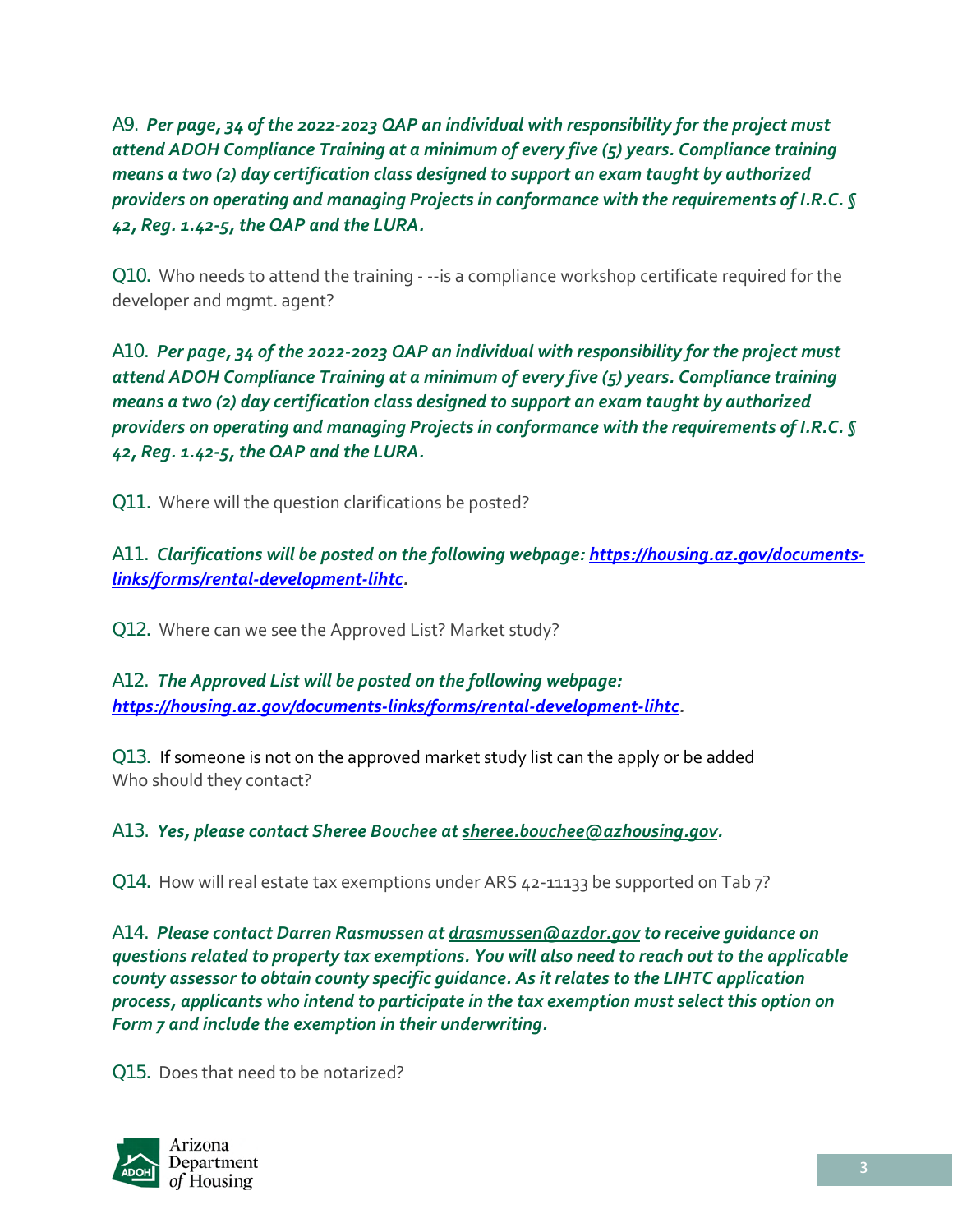# A15. *Application forms that require notary will have a notary block on the form.*

Q16. Do we need to include a separate 15-Year Pro Forma as in previous years. The new application includes a 15-Year Pro Forma. Thank you.

A16. *Applicants will be required to submit the pro forma template included in our new underwriting spreadsheet. Applicants may download application forms from the following website: <https://housing.az.gov/documents-links/forms/rental-development-lihtc>*

Q17. Are there specific requirements for the term letters?

# A17. *Please see 2022-2023 QAP Section VI(A)(5) (page 31) to view the requirements for letters of commitment.*

Q18. Back to financial statements, if the applicant is a single purpose entity with no assets or liabilities, may fn statements of the principals be provided instead?

## A18. *Yes.*

Q19. If the applicant elects to accept an 811 contract from ADOH, will there be any assurance that ADOH will actually refer tenants with 811 subsidy?

# A19. *ADOH will be releasing an 811 NOFA in January of 2022. If a project elects to participate in the 811 program referrals would depend on available resources.*

Q20. Is there a way to get all of the driving directions in one map or do you need a separate page for each?

A20. *Applicants will be required to submit separate driving directions for each location.* 

Q21. Back to PSH, do these units need to be set aside at 30%?

A21. *Supportive housing units must be set aside as 30% AMI units. However, if supportive housing units also have rental assistance or projects based vouchers the rent maximums would align with the applicable payment standard.*

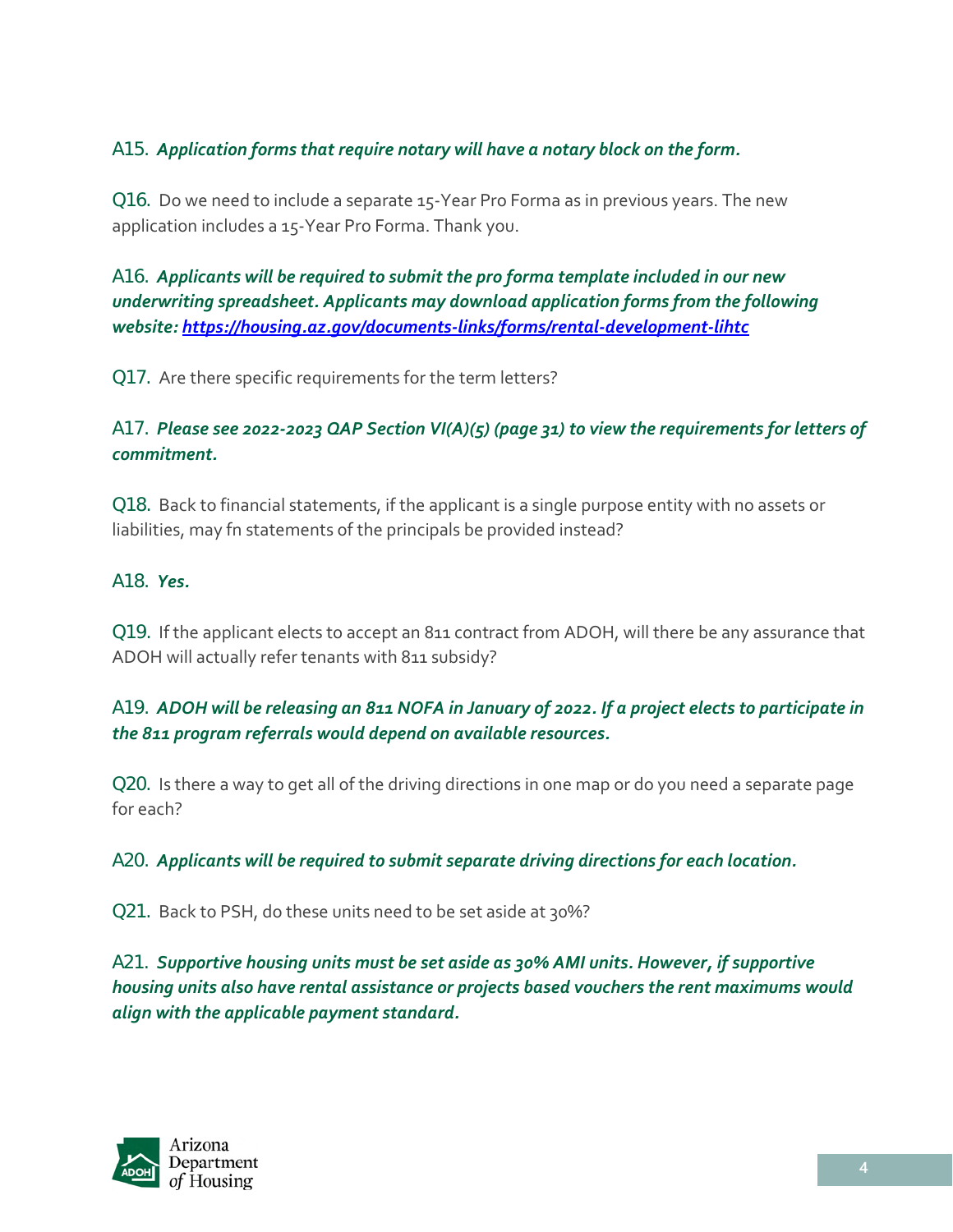Q22. Can you clarify whether 5 points are available for being in a QCT even if the site is not in a CRP area? It looks from the final draft that the requirement that a site be within both was eliminated, but the QCT points remain in the same section.

# A22. *Applicants can obtain points under the QCT even if the site is not in a qualifying CRP area***.**

Q23. If the local government provides impact fee waivers/subsidies, will that count for 5 points for other categories? Can that be clarified ASAP so that we know whether it will qualify?

# A23. *Yes, impact fee waivers/subsidies can qualify for other local government assistance. Applicants must submit documentation from the local jurisdiction demonstrating the amount of the waiver or subsidy.*

Q24. Are the points available if the first phase is not yet complete?

# A24. *Yes, please reference 2022-2023 QAP Section (V)(D)(9) (page 21) for requirements regarding subsequent phase point allocation.*

Q25. What are total points available?

# A25. *For 9% LIHTC applications there will be a maximum of 200 points. For STC with 4% LIHTC there will be a maximum of 120 points.*

Q26. Can you elaborate on submitting two underwriting workbooks with one including STC and one without?

## A26. *Eligible applicants submitting under the 9% LIHTC round for STCs have the option to submit two underwriting workbooks: one including the STCs as a source and one without STCs as a source. This is not a requirement but an option for applicants interested in submitting both alternatives.*

Q27. Does that apply only to primary debt service? or at least must-pay? How would rental assistance affect these ratios?

## A27. *The debt service coverage ratio (DSCR) applies to all hard/primary debt service. Rental assistance may effect your project's ratio. Applicants will be required to assess the impact of their financial model on the (DSCR).*

Q28. What about a USDA rehab project where you are assuming debt and putting on new hard debt, I don't see the ability to put more than one hard (primary) debt?

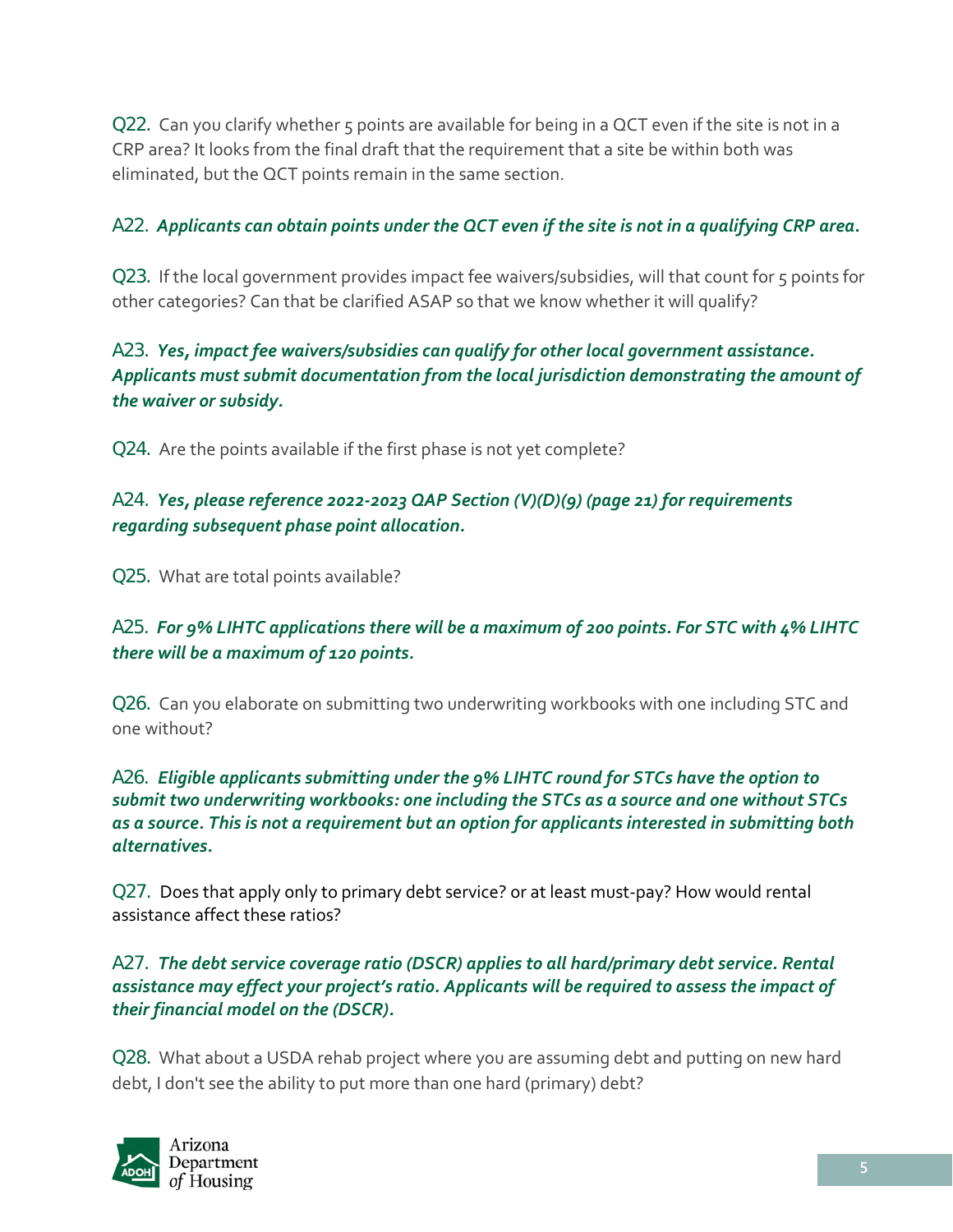A28. *We will look into this and ensure the underwriting spreadsheet has options to include more than one hard primary debt source. ADOH has received feedback on the current underwriting spreadsheet and will be releasing a revised workbook in mid-January.*

Q29. How does ADOH determine who will get approved operating cost waivers? What do you use as a comparison?

## A29. *ADOH reviews each waiver on its own merits while also taking into account precedent set for waivers with similar criteria and impact. ADOH may request supporting documentation from financing partners, if the demand is made by the partner.*

Q30. Your analysis is 15 years yet you spread sheet goes through 30 what is the ramification of the 30 year?

## A30. *ADOH will test the DSCR ratio against the first 15 year tax credit compliance period. The additional 15 years is Arizona's extended use period and ADOH will review feasibility to ensure the project is sustainable through the extended use period.*

Q31. Is the replacement reserve required to be capitalized on the Uses tab?

## A31. *The replacement reserve will be incorporated in the operating expenses section of the underwriting workbook. ADOH has received feedback on the current underwriting spreadsheet and will be releasing a revised workbook in mid-January.*

Q32. Will you also provide equity pricing to use for the State Tax Credits?

## A32. *Yes, equity pricing will be provided for State Tax Credits.*

Q33. Will NHTF be available to rehabs?

A33. *ADOH's current NOFA provides NHTF for eligible projects. Please reference the existing NOFA for more information: [https://housing.az.gov/sites/default/files/documents/files/Rental-](https://housing.az.gov/sites/default/files/documents/files/Rental-Housing-Development-NOFA-2021%20.pdf)[Housing-Development-NOFA-2021%20.pdf](https://housing.az.gov/sites/default/files/documents/files/Rental-Housing-Development-NOFA-2021%20.pdf)*

Q34. Does a project need to apply each year for this tax process? How about ARS Section 42- 11133 Exemption?

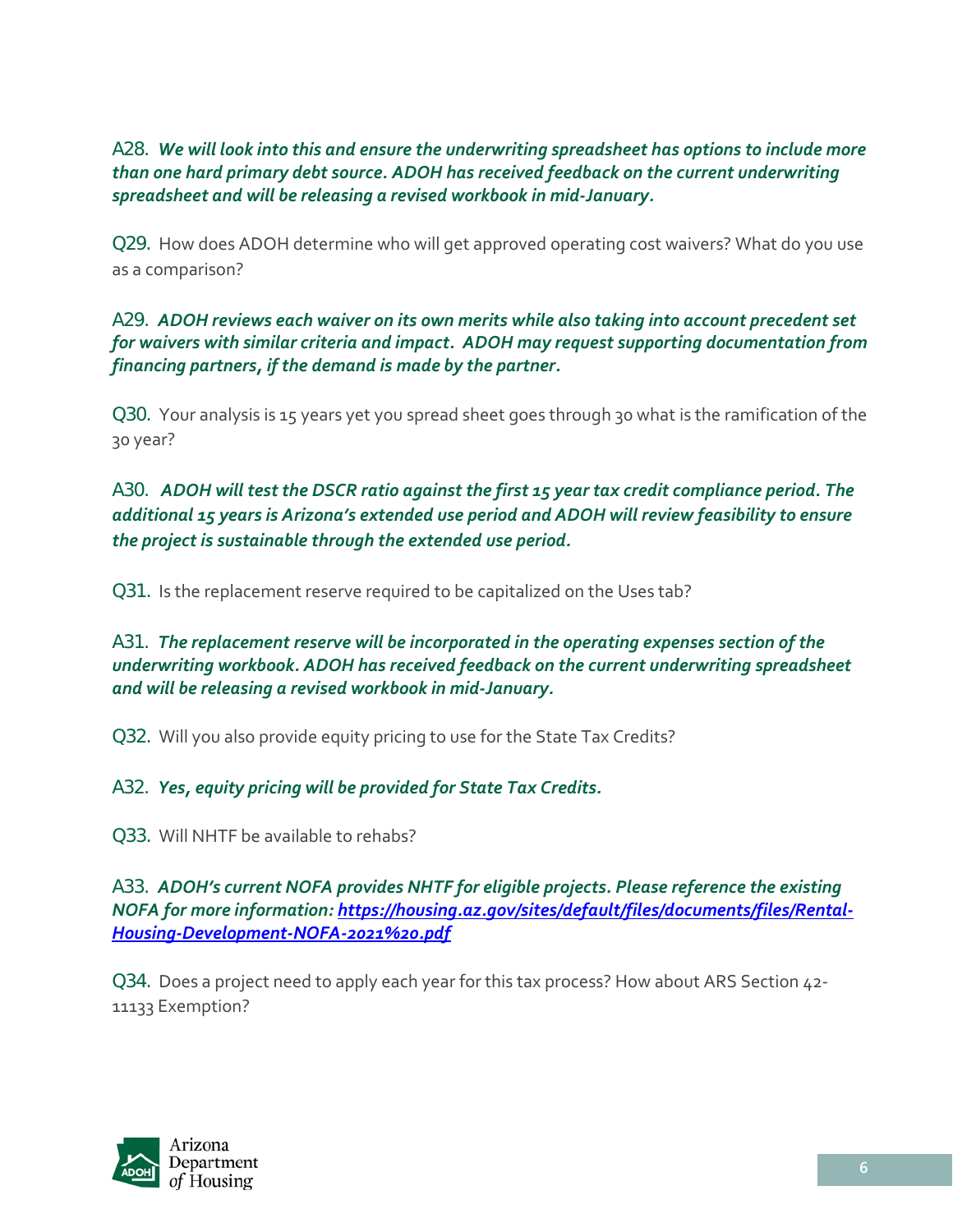A34. *Please contact Darren Rasmussen at [drasmussen@azdor.gov](mailto:drasmussen@azdor.gov) to receive guidance on questions related to property tax exemptions. You will also need to reach out to the applicable county assessor to obtain county specific guidance.*

Q35. Can we get prop tax exempt from 42-111333 with STC funding?

A35. *Please contact Darren Rasmussen at [drasmussen@azdor.gov](mailto:drasmussen@azdor.gov) to receive guidance on questions related to property tax exemptions. You will also need to reach out to the applicable county assessor to obtain county specific guidance.*

Q36. Where can we rewatch this recording?

## A36. *The Application Workshop can be watched by selected the applicable link listed on the following webpage: [https://housing.az.gov/documents-links/forms/rental-development-lihtc.](https://housing.az.gov/documents-links/forms/rental-development-lihtc)*

Q37. In prior years, the QAP noted the average surplus cash flow to direct opex ratio is not to average greater than 10% for the 15-year compliance period, which I noted is not a provision in the 2022 QAP. For deals that closed in 2021 or 2020, does the project need to prove out this 1.10 ratio at "placed in service" when ADOH completes its additional underwriting?

## A37. *Projects are subject to the requirements listed within the adopted QAP of the tax credit allocation year.*

Q38. Are 200 points necessary to have a chance at an award? If not, at what point do applications go to the tie breaker?

# A38. *To compete in the 9% round there is a minimum required score of 90 pts. The maximum points totals to 200 points under the 9% round, applicants are not required to score 200 pts to compete in the 9% rounds. Applicants will go to a tie breaker if they have the same score as another applicant within the same set-aside.*

Q39. If an applicant for LIHTC under the current QAP receives an ARPA grant and excludes it from basis, will that qualify for 15 points as local gap support "from other sources from government agencies"?

A39. *Yes, an ARPA grant (from a local jurisdiction) excluded from basis would qualify as other sources from government agencies. ADOH does not have any ARPA funds available at this time.*